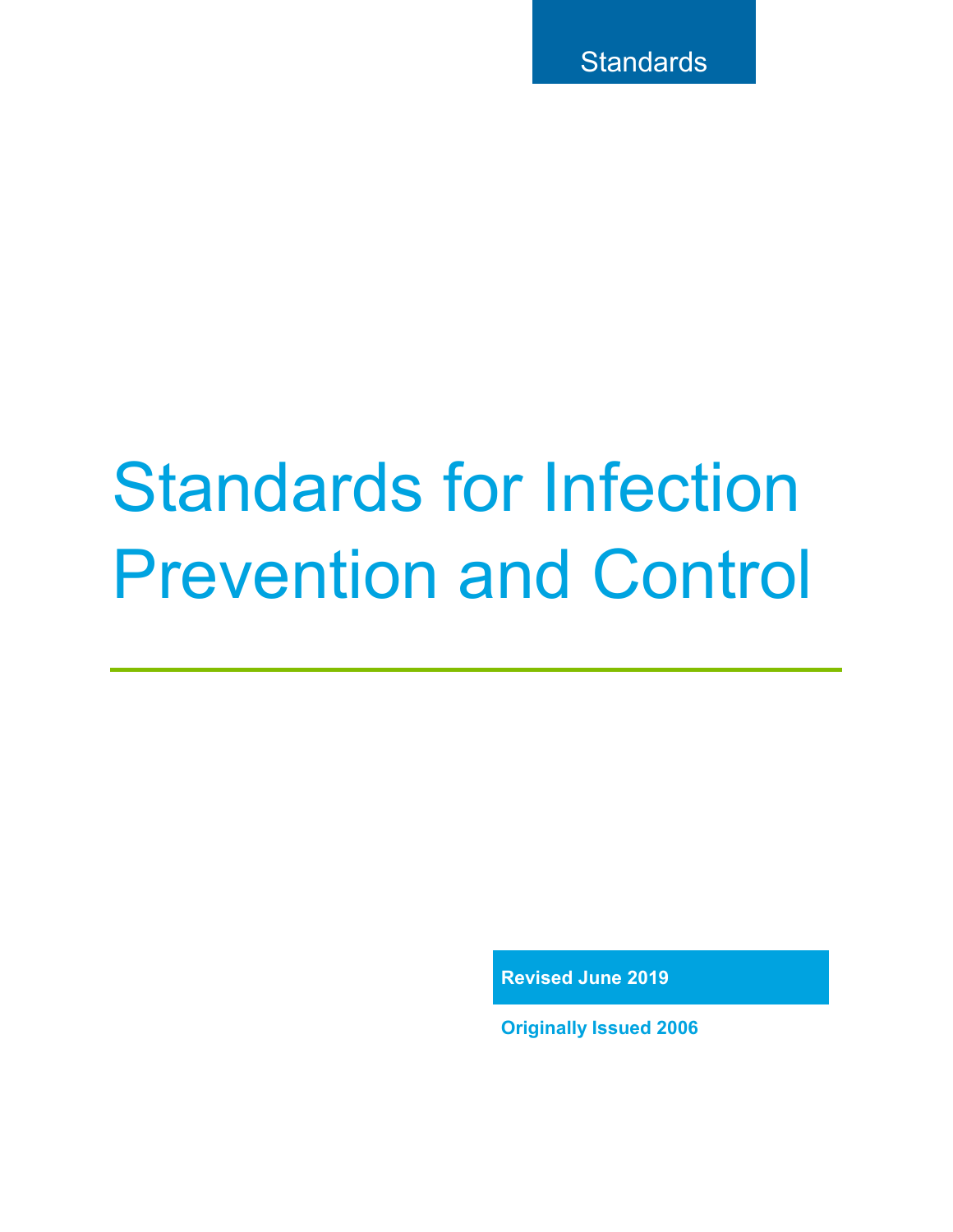# **Introduction**

Occupational therapists (OTs) must be aware that appropriate infection prevention and control is integral to quality practice. Infection prevention and control plays a critical role in the health and safety of everyone involved including health care providers, clients, their families and the community. While knowledge of infection prevention and control practices is continually evolving as new evidence and conditions emerge, OTs' professional accountabilities remain constant and serve as the foundation for these Standards.

The purpose of these Standards is to ensure OTs in Ontario are aware of the minimum expectations for infection prevention and control within their practice. As a regulatory body, the College is not a subject matter expert in the science of infection prevention and control and does not develop best practices to be implemented by OTs. For that reason, the College consulted with Public Health Ontario (PHO) in the development and revision of these Standards. For the purposes of these Standards, OTs should access and refer to best practice documents from Public Health Ontario and the Provincial Infectious Diseases Advisory Committee (PIDAC). Refer to Appendix A. Other organizations providing advice, protocols, and best practices for infection prevention and control are also listed in Appendix A.

OTs are expected to adhere to the Standards for Infection Prevention and Control and be aware of all legislation, standards, and policies applicable to their area of practice and practice setting. Where practice setting policies exceed the requirements of these Standards, OTs are expected to adhere to the practice setting policies.

## **Application of the Standards for Infection Prevention and Control**

- The following **standards** describe the minimum expectations for OTs when engaging in infection prevention and control practices.
- The **performance indicators** listed below each standard describe more specific behaviours that demonstrate the Standard has been met.
- It is not expected that all performance indicators will be evident all the time. It is expected performance indicators could be demonstrated if requested.
- It is expected that OTs will always use their clinical judgement to determine how to best meet client needs in accordance with the standards of the profession.
- It is expected that OTs will be able to provide reasonable rationale for any variations from the Standard.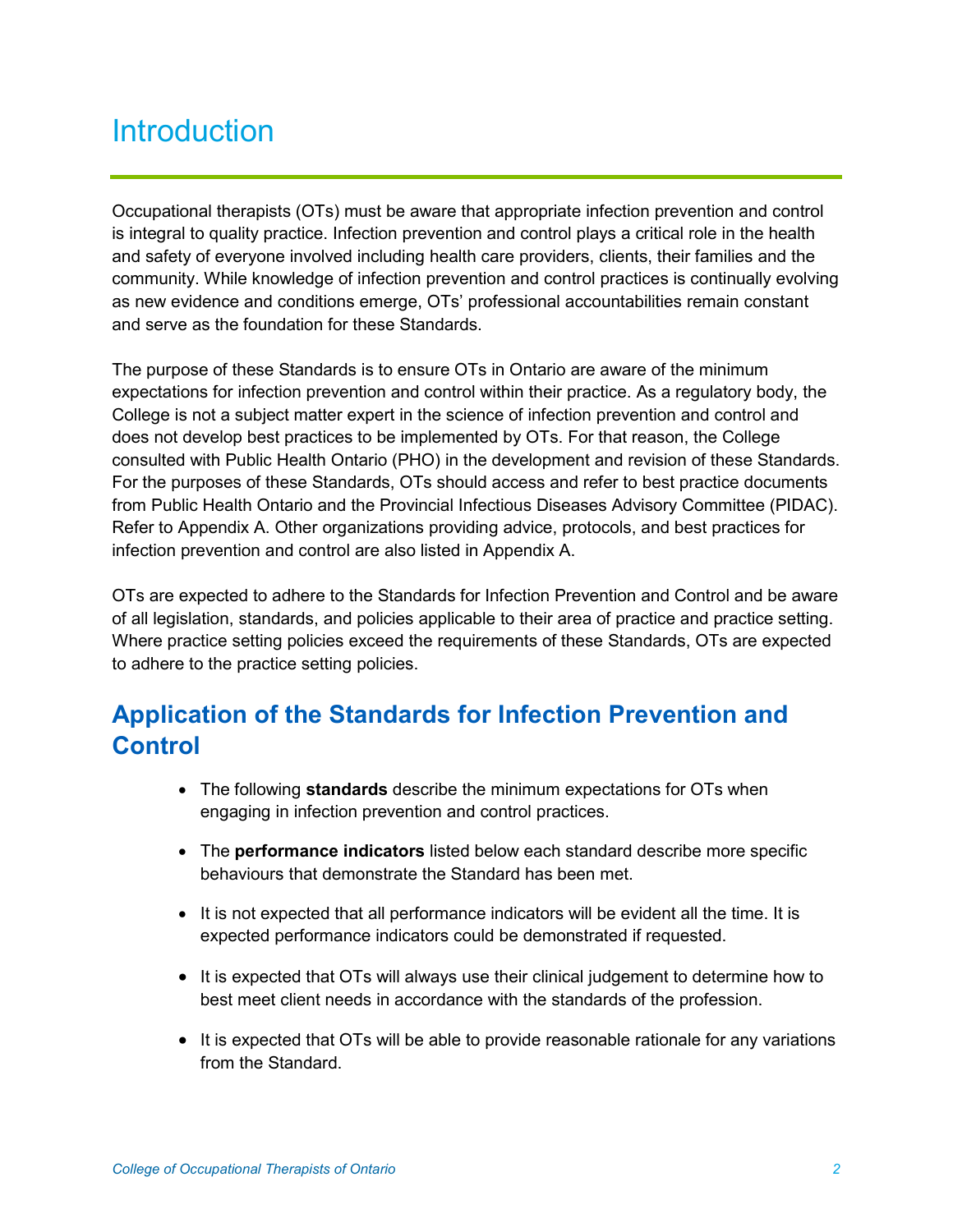In the event of any conflict or inconsistency in these Standards for Infection Prevention and Control with any other College standards, the standards with the most recent issued or revised date prevail.

College standards contain practice parameters and standards which all OTs practising in Ontario should consider in the care of their clients and in the practice of the profession. College standards are developed in consultation with OTs and describe current professional expectations. College standards may be used by the College or other bodies in determining whether appropriate standards of practice and professional responsibilities have been maintained.

Pursuant to *the Regulated Health Professions Act, 1991* (RHPA), the College is authorized to make regulations in relation to professional practice. The College's Professional Misconduct Regulation establishes that "contravening, by act or omission, a standard of practice of the profession or failing to maintain a standard of the profession" constitutes grounds for professional misconduct.

## **Overview of the Standards for Infection Prevention and Control**

- 1. Knowledge of Infection Prevention and Control Best Practices and Resources
- 2. Assessment of Risk
- 3. Application of Infection Prevention and Control Best Practices
- 4. Control of the Environment

Appendix A – Infection Prevention and Control Resources for Occupational Therapists

## **1. Knowledge of Infection Prevention and Control Best Practices and Resources**

OTs are accountable to the public, the College, their clients, their employer and fellow employees. While large organizations such as hospitals, community service agencies and longterm care facilities may have infection control professionals leading the process for staff, OTs are still accountable for being aware of infection prevention and control best practices and resources for their practice setting. Additionally, OTs who operate private practices or are in independent practice, are also accountable for the development of infection prevention and control programs to address the needs for their practice setting.

For information on resources pertaining to infection prevention and control, please refer to Appendix A.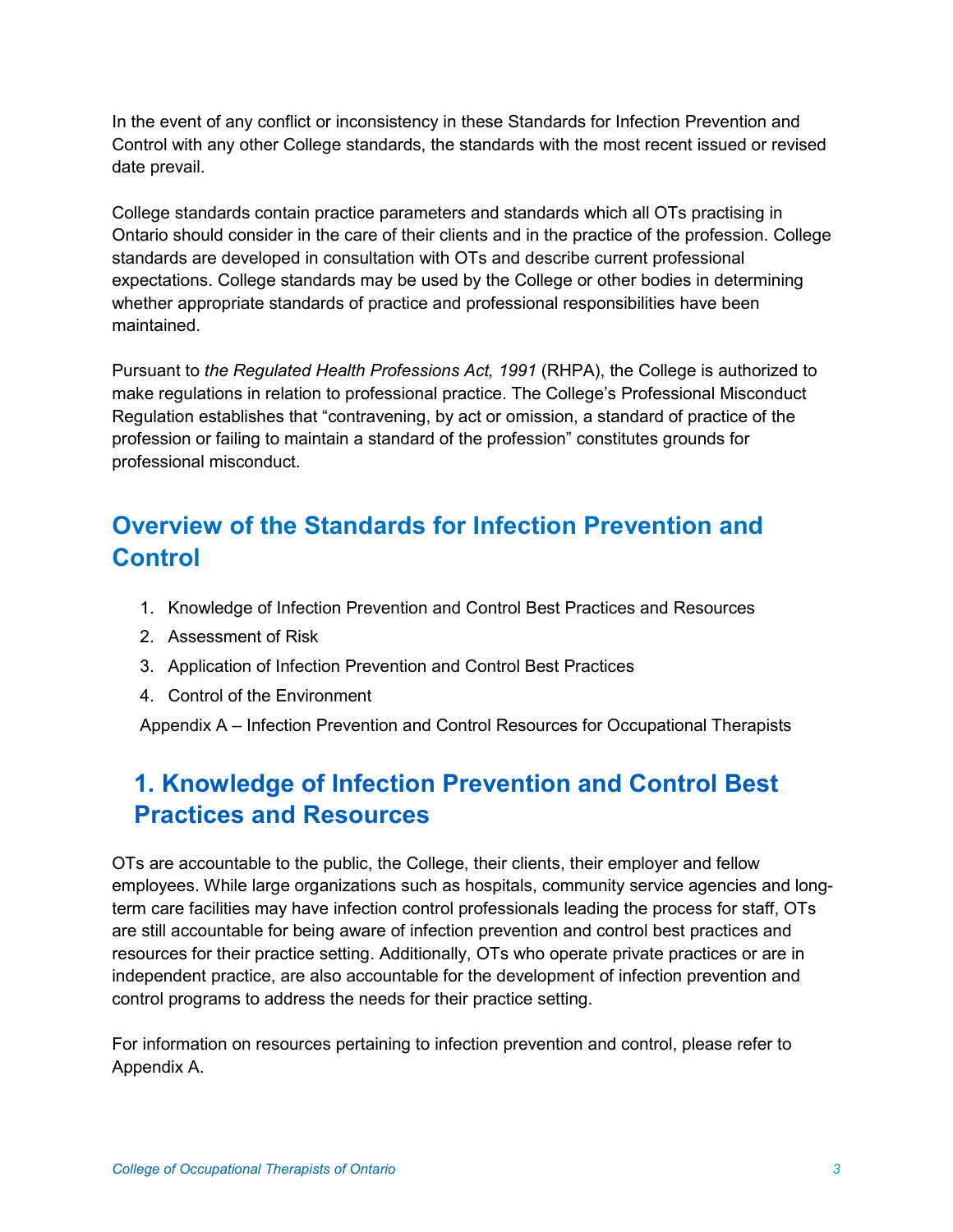#### **Standard 1**

*The OT will maintain knowledge of current evidence-based infection prevention and control best practices relevant to their practice setting.* 

#### **Performance Indicators**

An OT will:

| 1.1 | Identify and access current infection prevention and control resources<br>relevant to their practice setting that are based on infection prevention and<br>control (IPAC) best practices. These best practices should be obtained from<br>Public Health Ontario and the Provincial Infectious Diseases Advisory<br>Committee. (See Appendix A); |
|-----|-------------------------------------------------------------------------------------------------------------------------------------------------------------------------------------------------------------------------------------------------------------------------------------------------------------------------------------------------|
| 1.2 | Demonstrate knowledge of the internal and external environment in which<br>they practice and how it may impact the infection prevention and control best<br>practices used in their practice setting.                                                                                                                                           |

## **2. Assessment of Risk**

OTs must be aware of the risks of transmission of infection between clients, themselves, other health professionals, and the internal and external practice environment when determining which infection prevention and control best practices are to be used in the provision of service to clients. Additionally, OTs must consider their own health status and how that could affect the client during occupational therapy services. Finally, OTs must consider the health status of others around them when deciding whether to involve them in the client's care, treatment, and education.

It is important for OTs to perform a risk assessment to determine which infection prevention and control best practices should be utilized to reduce the risk of transmission of infection. The assessment of risk related to infection control should be ongoing throughout occupational therapy service delivery.

## **Standard 2**

*The OT will assess and identify the risk of transmission of infection associated with the treatment interventions and the clients within their practice setting.*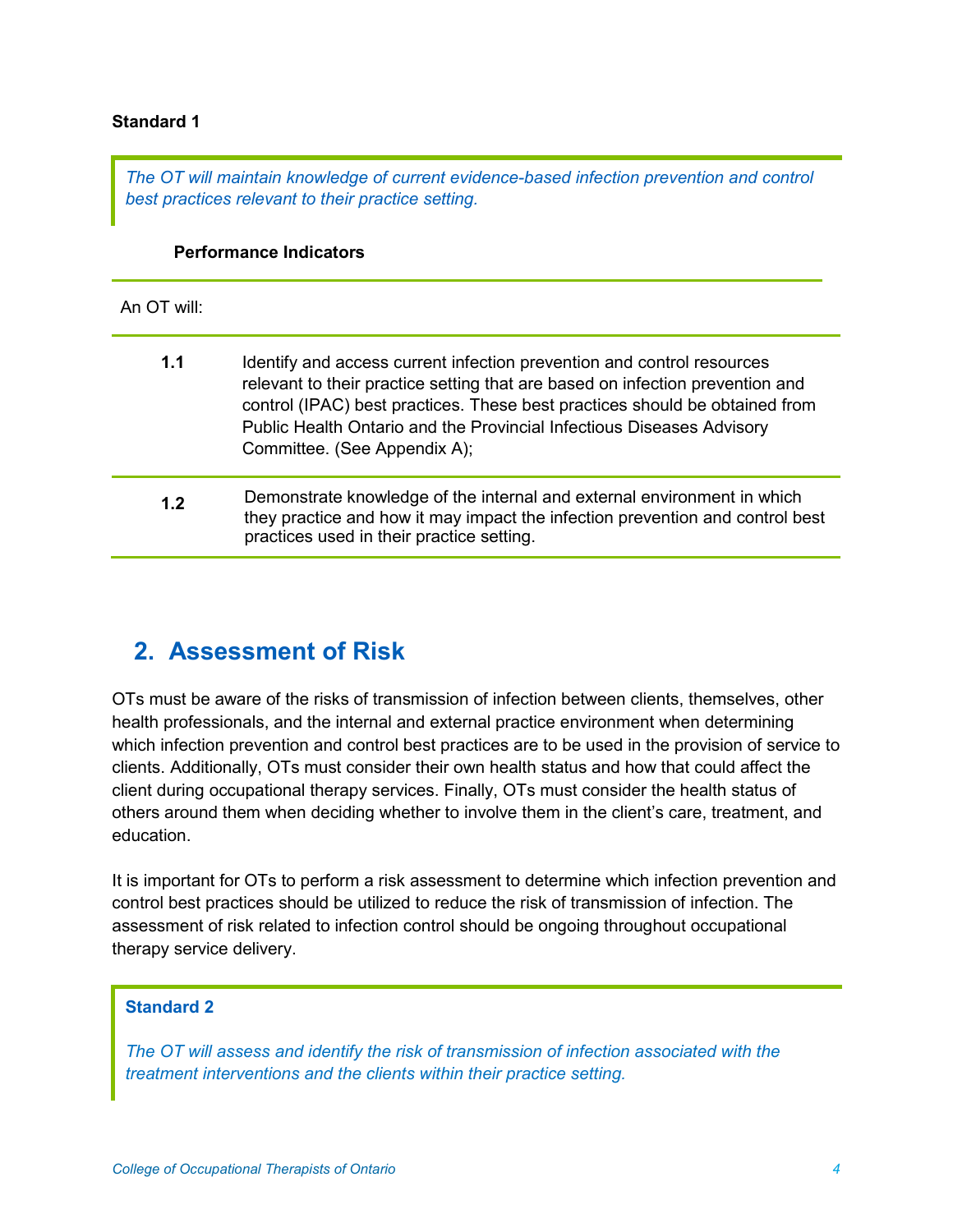#### **Performance Indicators**

| An OT will: |                                                                                                                                                                                                          |
|-------------|----------------------------------------------------------------------------------------------------------------------------------------------------------------------------------------------------------|
| 2.1         | Assess and continually monitor the degree of risk of transmission of<br>infection based on:                                                                                                              |
|             | 2.1.1 the result of screening, assessment or treatment interventions<br>planned or conducted;                                                                                                            |
|             | 2.1.2 the disclosed health condition of the client;                                                                                                                                                      |
|             | 2.1.3 the health status of the OT, co-workers or colleagues;                                                                                                                                             |
|             | 2.1.4 the health status of others who are involved in the client's<br>treatment and/or who may have contact with the client in their<br>environment (e.g. family members);                               |
|             | 2.1.5 the potential for transmission of infection to the internal or<br>external practice environment.                                                                                                   |
| 2.2         | Communicate and document any identified risk of transmission of<br>infection to other care providers and stakeholders to minimize risk to<br>others while respecting client privacy and confidentiality; |
| 2.3         | Refer clients for consultation with other health care providers, as<br>necessary;                                                                                                                        |
| 2.4         | Consider their own immunization status regarding personal health<br>safety and the potential impact to others.                                                                                           |

## **3. Application of Infection Prevention and Control Best Practices**

OTs must be aware of current evidence-based infection prevention and control best practices and how to apply them in their practice setting. This includes ensuring there are written policies and procedures outlining infection prevention and control best practices that are being implemented. In Ontario, organizations such as Public Health Ontario (PHO) and the Provincial Infectious Diseases Advisory Committee (PIDAC) develop resources related to infection prevention and control. PHO states that "Infection Prevention and Control (IPAC) refers to those evidence-based practices and procedures that, when applied consistently in health care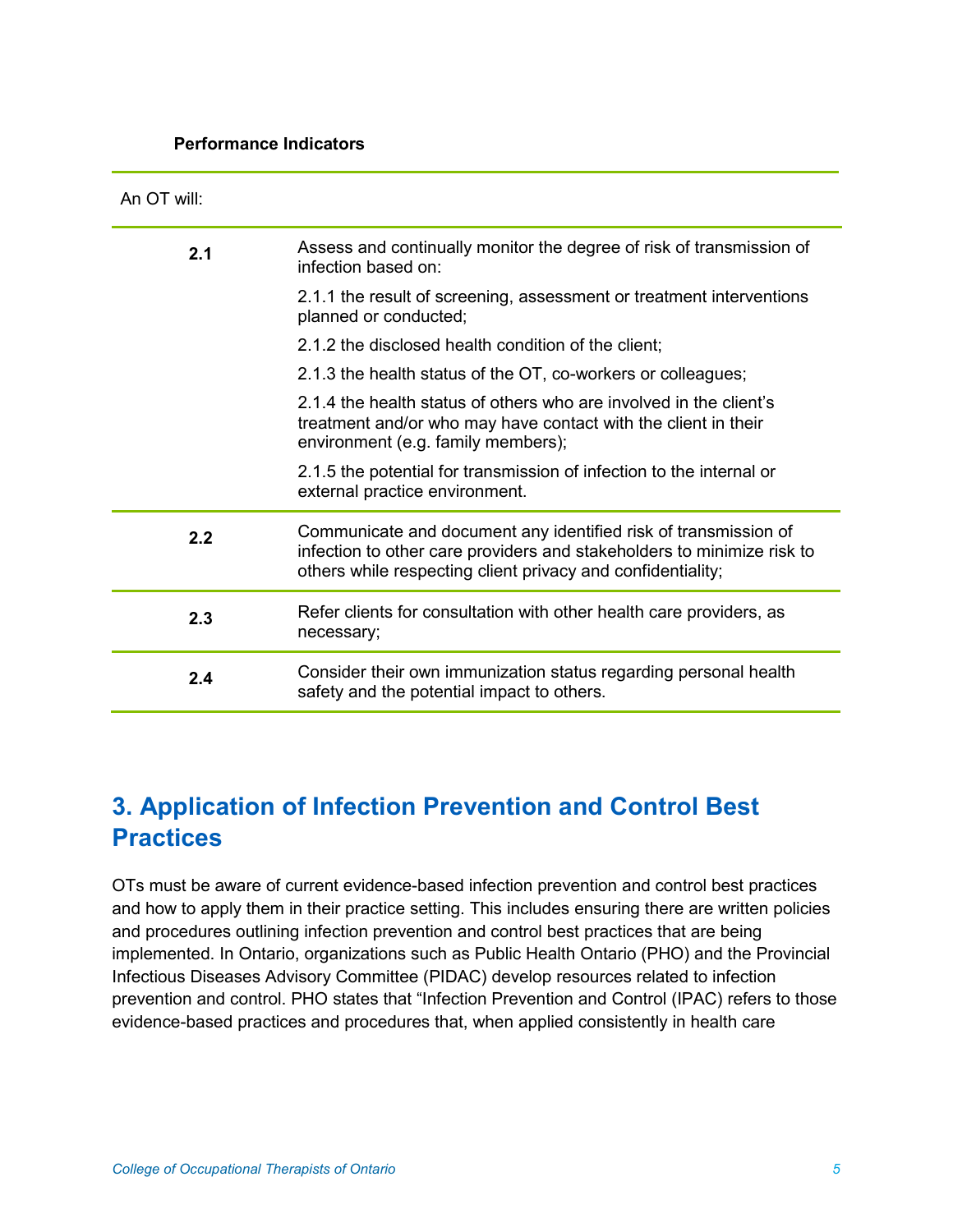settings, can prevent or reduce the risk of transmission of microorganisms to health care providers, other clients/patients/residents and visitors".[1](#page-5-0)

## **Standard 3**

*The OT will apply current evidence-based infection prevention and control best practices in their practice setting.* 

## **Performance Indicators**

An OT will:

| 3.1 | Establish and/or apply infection prevention and control best practices<br>relevant to their practice setting that are intended to minimize the risk<br>of transmission of infection; |
|-----|--------------------------------------------------------------------------------------------------------------------------------------------------------------------------------------|
| 3.2 | Incorporate appropriate infection prevention and control best practices<br>into their practice setting that include, at minimum, requirements for:                                   |
|     | (a) Hand hygiene;                                                                                                                                                                    |
|     | (b) Selection and use of personal protective equipment (PPE);                                                                                                                        |
|     | (c) Control of the environment (see Standard 4);                                                                                                                                     |
|     | (d) Cleaning, disinfecting and/or sterilizing equipment (see Standard<br>4);                                                                                                         |
| 3.3 | Incorporate appropriate infection control best practices to minimize<br>risks associated with transmission of infection. This would include<br>transmission between and from:        |
|     | (a) Clients and their families;                                                                                                                                                      |
|     | (b) Health practitioners;                                                                                                                                                            |
|     | $(c)$ The OT;                                                                                                                                                                        |
|     | (d) Co-workers;                                                                                                                                                                      |
|     | (e) Others;                                                                                                                                                                          |
|     | (f) Environments;                                                                                                                                                                    |
| 3.4 | Advocate for adequate resources to support appropriate infection<br>prevention and control best practices;                                                                           |

 $\ddot{\phantom{a}}$ 

<span id="page-5-0"></span>*<sup>1</sup> Public Health Ontario. [http://www.publichealthontario.ca/en/BrowseByTopic/IPAC/Pages/default.aspx.](http://www.publichealthontario.ca/en/BrowseByTopic/IPAC/Pages/default.aspx) Retrieved Jan 10, 2018.*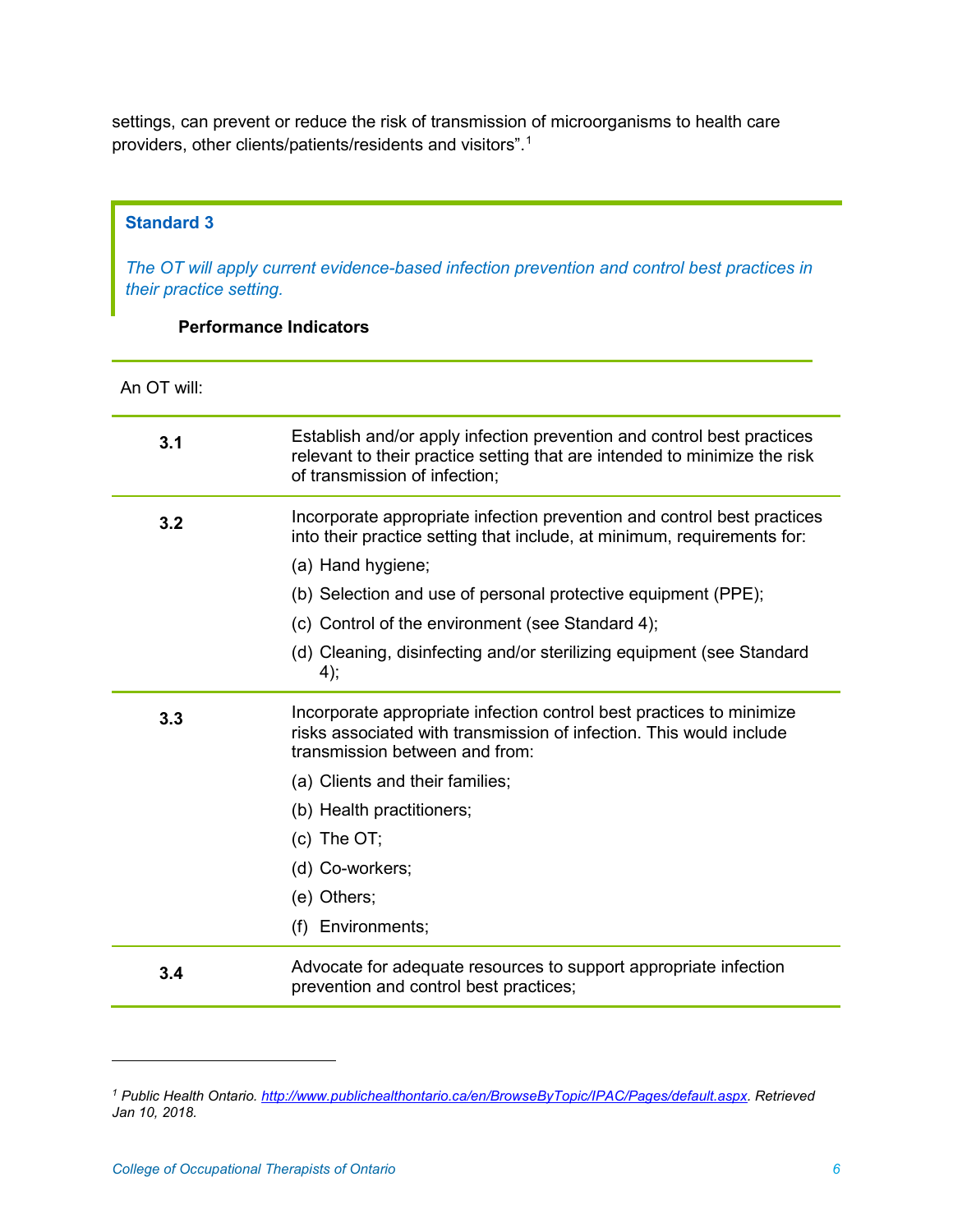| 3.5 | Educate the client and others about infection prevention and control<br>best practices as they relate to service provision;                                                                                              |
|-----|--------------------------------------------------------------------------------------------------------------------------------------------------------------------------------------------------------------------------|
| 3.6 | Develop, communicate and document alternate plan of care, if there<br>are no reasonable actions that can be taken to prevent transmission of<br>infection;                                                               |
| 3.7 | Ensure a protocol is in place to address adverse events related to<br>infection prevention and control.                                                                                                                  |
|     | 3.7.1 In collaboration with the client, consider an alternative practice<br>location if unable to establish a safe practice environment at usual<br>location due to reasons related to infection prevention and control. |

## **4. Control of the Environment**

Control of the environment refers to measures that are built into health care settings that have been shown to reduce the risk of transmission of infection.<sup>[2](#page-6-0)</sup> In occupational therapy practice, this includes taking measures to ensure that equipment, including supplies and devices, used in the delivery of services are cleaned and maintained appropriately. OTs must consider whether it is safe to reuse them with the same or different clients, under what circumstances reuse would be appropriate, and what cleaning and maintenance is required. Additionally, OTs must use their clinical judgement to determine when commonly used items such as pens or measuring tapes should be cleaned or discarded.

In addition to infectious agents, OTs should also be aware of other environmental factors such as insect infestations or food borne illness that may impact client health and safety during occupational therapy practice. This may include implications for transmission from environment to environment in community settings. OTs are responsible to ensure they have knowledge related to food safety when performing activities such as cooking assessments. Information regarding food safety and management of infestations is made available by Health Canada, Public Health Ontario and local public health units.

 $\overline{a}$ 

<span id="page-6-0"></span>*<sup>2</sup> Public Health Ontario.* 

*[https://www.publichealthontario.ca/en/eRepository/RPAP\\_All\\_HealthCare\\_Settings\\_Eng2012.pdf.](https://www.publichealthontario.ca/en/eRepository/RPAP_All_HealthCare_Settings_Eng2012.pdf) Retrieved December 18, 2018.*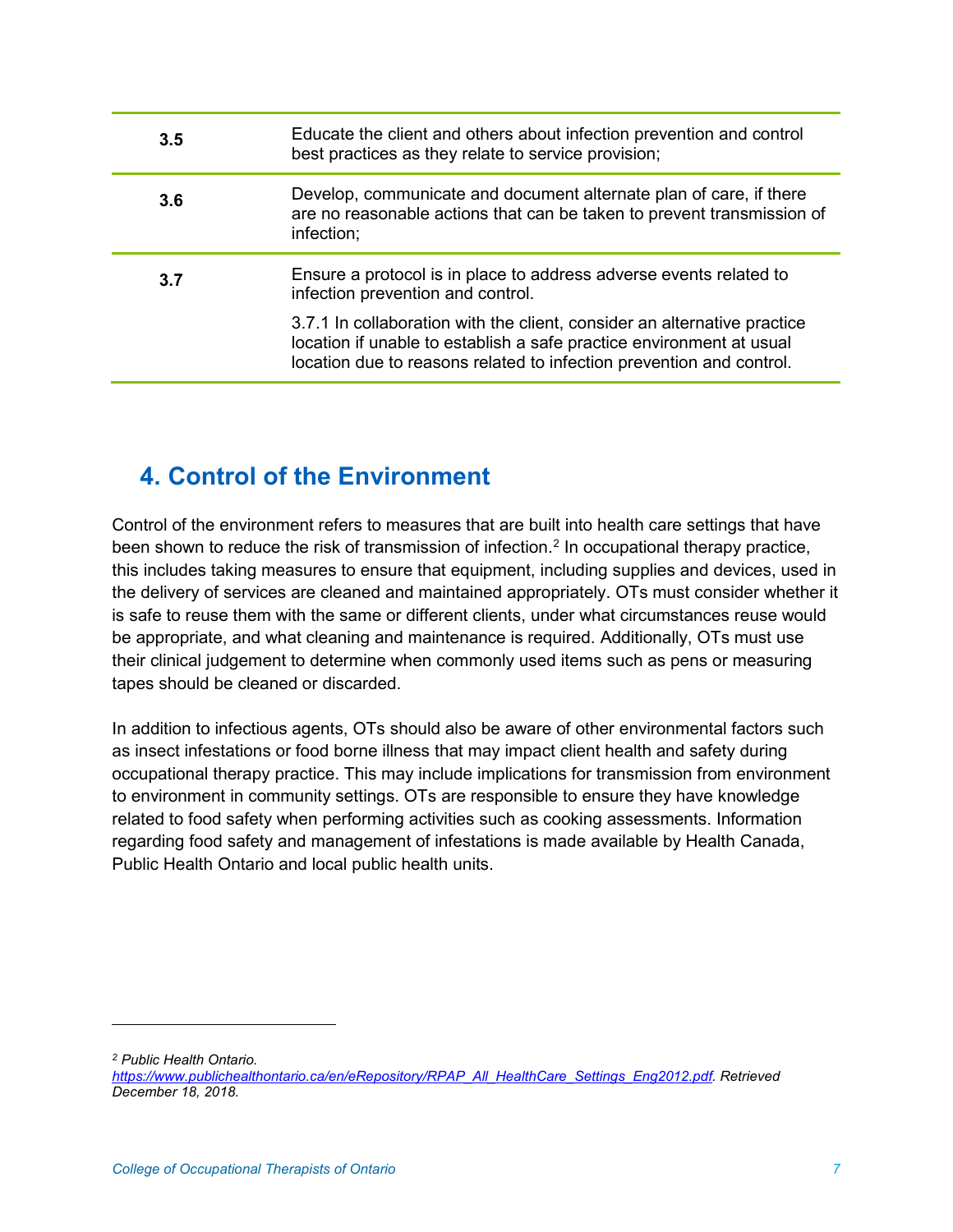## **Classification of Equipment Used in Practice and Best Practices for Reprocessing Equipment**

According to Public Health Ontario (PHO), the equipment used by health professionals in their practice can be classified in three different ways: non-critical, semi-critical, and critical.<sup>[3](#page-7-0)</sup> Additionally, PHO refers to the steps taken to clean, disinfect, and sterilize medical equipment or devices as "reprocessing". OTs must be knowledgeable about the different classifications of medical equipment as outlined by PHO and the best practices for cleaning, disinfecting or sterilizing them. OTs should adhere to the manufacturer's instructions and/or guidelines to properly and regularly clean and/or disinfect equipment used in their practice setting.

| <b>Classification</b><br>of Equipment    | <b>Definitions and Examples</b>                                                                                                                                         | <b>Best Practices for</b><br>Reprocessing                                     |
|------------------------------------------|-------------------------------------------------------------------------------------------------------------------------------------------------------------------------|-------------------------------------------------------------------------------|
| Non-Critical<br>equipment or<br>devices  | Those that do not touch the client directly or<br>they only touch the client's intact skin.<br>Examples: splints, goniometers, blood<br>pressure cuffs or stethoscopes. | Cleaning and may also<br>require low-level disinfection<br>or single use.     |
| Semi-Critical<br>equipment or<br>devices | Those that come in contact with non-intact<br>skin or mucous membranes, but do not<br>penetrate them.<br>Examples: respiratory equipment or probes.                     | Meticulous cleaning followed<br>by, at a minimum, high-level<br>disinfection. |
| Critical<br>equipment or<br>devices      | Those that enter sterile tissues.<br>Examples: indwelling catheter or footcare<br>equipment.                                                                            | Meticulous cleaning followed<br>by sterilization.                             |

The following chart outlines the classification system used by PHO and notes best practices for cleaning, disinfecting, and sterilizing them:

## **Standard 4**

*The OT will incorporate current evidence-based infection prevention and control protocols for cleaning of the environment, and cleaning, disinfection and/or sterilization of equipment used in their practice setting.*

<span id="page-7-0"></span>*<sup>3</sup> Public Health Ontario.* 

 $\ddot{\phantom{a}}$ 

*[https://www.publichealthontario.ca/en/eRepository/PIDAC\\_Cleaning\\_Disinfection\\_and\\_Sterilization\\_2013.pdf.](https://www.publichealthontario.ca/en/eRepository/PIDAC_Cleaning_Disinfection_and_Sterilization_2013.pdf)  Retrieved January 22, 2019.*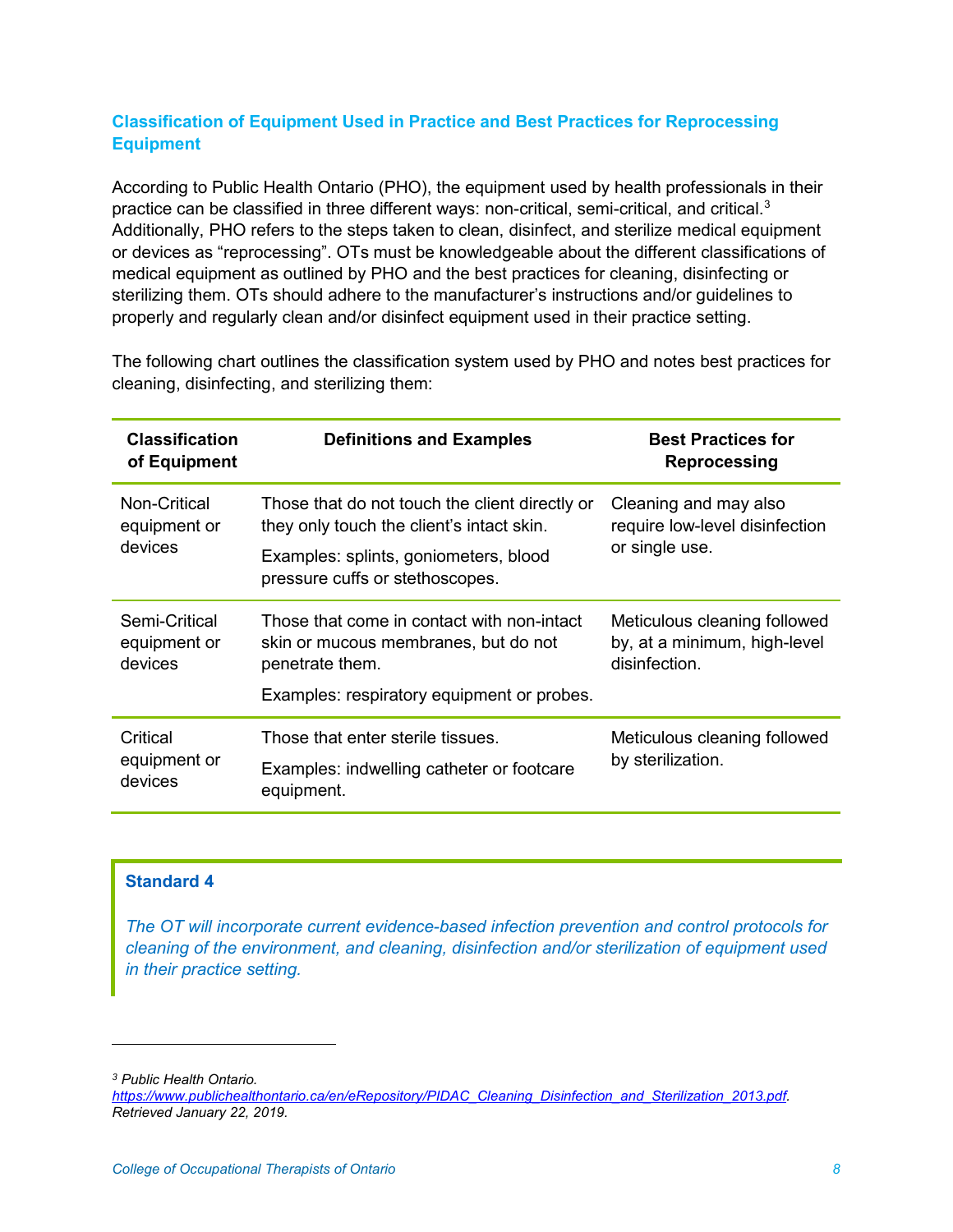## **Performance Indicators**

| An OT will: |                                                                                                                                                                                                                                                                                                                                                            |  |
|-------------|------------------------------------------------------------------------------------------------------------------------------------------------------------------------------------------------------------------------------------------------------------------------------------------------------------------------------------------------------------|--|
| 4.1         | Understand and apply evidence-based cleaning, disinfection and/or<br>sterilization protocols for the physical environment;                                                                                                                                                                                                                                 |  |
| 4.2         | Understand and apply evidence-based cleaning, disinfection and/or<br>sterilization protocols for the devices and equipment used in their<br>practice setting including:                                                                                                                                                                                    |  |
|             | 4.2.1<br>Complying with the equipment manufacturer's instructions for<br>use;                                                                                                                                                                                                                                                                              |  |
|             | 4.2.2<br>Complying with best practices for the cleaning of equipment<br>including non-critical equipment and devices, semi-critical<br>equipment and devices, and critical equipment and devices.<br>These best practices should be obtained from Public Health<br>Ontario and the Provincial Infectious Diseases Advisory<br>Committee. (See Appendix A); |  |
| 4.3         | Routinely review and update protocols pertaining to cleaning,<br>disinfection, and/or sterilization of devices and equipment used in their<br>practice setting as best practices for infection prevention and control<br>evolve;                                                                                                                           |  |
| 4.4         | Maintain documentation as outlined in the protocols regarding the<br>cleaning, disinfection, and sterilization of devices and equipment used<br>in their practice.                                                                                                                                                                                         |  |
|             | <b>Note:</b> Please refer to Standards for Record Keeping – Standard 10,<br>Equipment Records.                                                                                                                                                                                                                                                             |  |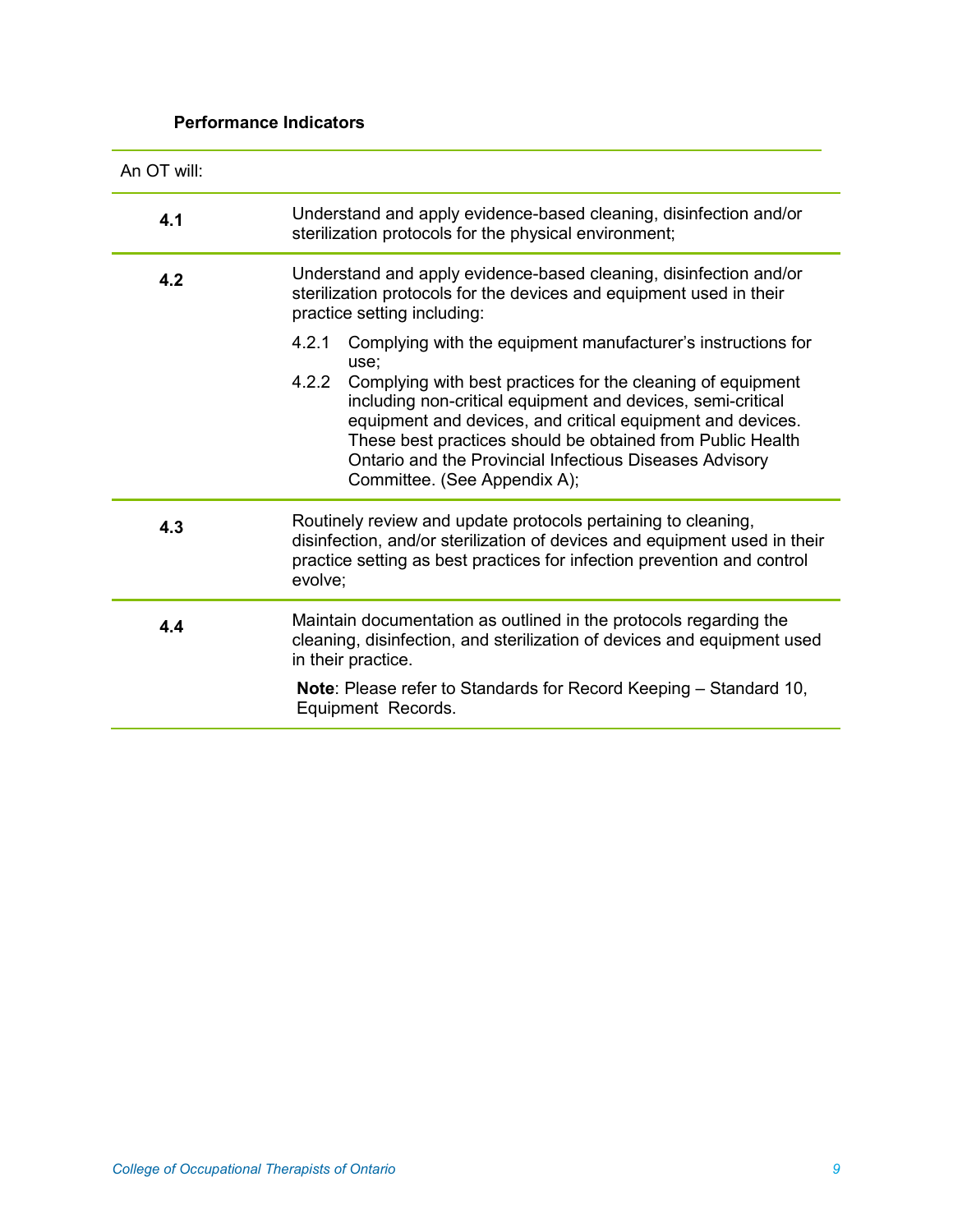# **References**

College of Occupational Therapists of Ontario (2016). [Standards for Record Keeping.](https://www.coto.org/resources/standards-for-record-keeping) Toronto, ON.

Public Health Ontario. [http://www.publichealthontario.ca/en/BrowseByTopic/IPAC/Pages/default.aspx.](http://www.publichealthontario.ca/en/BrowseByTopic/IPAC/Pages/default.aspx) Retrieved Jan 10, 2018.

Public Health Ontario (2013). Best Practices for Cleaning, Disinfection and Sterilization of Medical Equipment/Devices In All Health Care Settings, 3rd edition. Retrieved from [https://www.publichealthontario.ca/en/eRepository/PIDAC\\_Cleaning\\_Disinfection\\_and\\_Sterilizat](https://www.publichealthontario.ca/en/eRepository/PIDAC_Cleaning_Disinfection_and_Sterilization_2013.pdf) [ion\\_2013.pdf](https://www.publichealthontario.ca/en/eRepository/PIDAC_Cleaning_Disinfection_and_Sterilization_2013.pdf)  on January 22, 2019.

Public Health Ontario (2012). Routine Practices and Additional Precautions In All Health Care Settings, 3rd edition. Retrieved from [https://www.publichealthontario.ca/en/eRepository/RPAP\\_All\\_HealthCare\\_Settings\\_Eng2012.p](https://www.publichealthontario.ca/en/eRepository/RPAP_All_HealthCare_Settings_Eng2012.pdf) [df](https://www.publichealthontario.ca/en/eRepository/RPAP_All_HealthCare_Settings_Eng2012.pdf) on January 22, 2019.